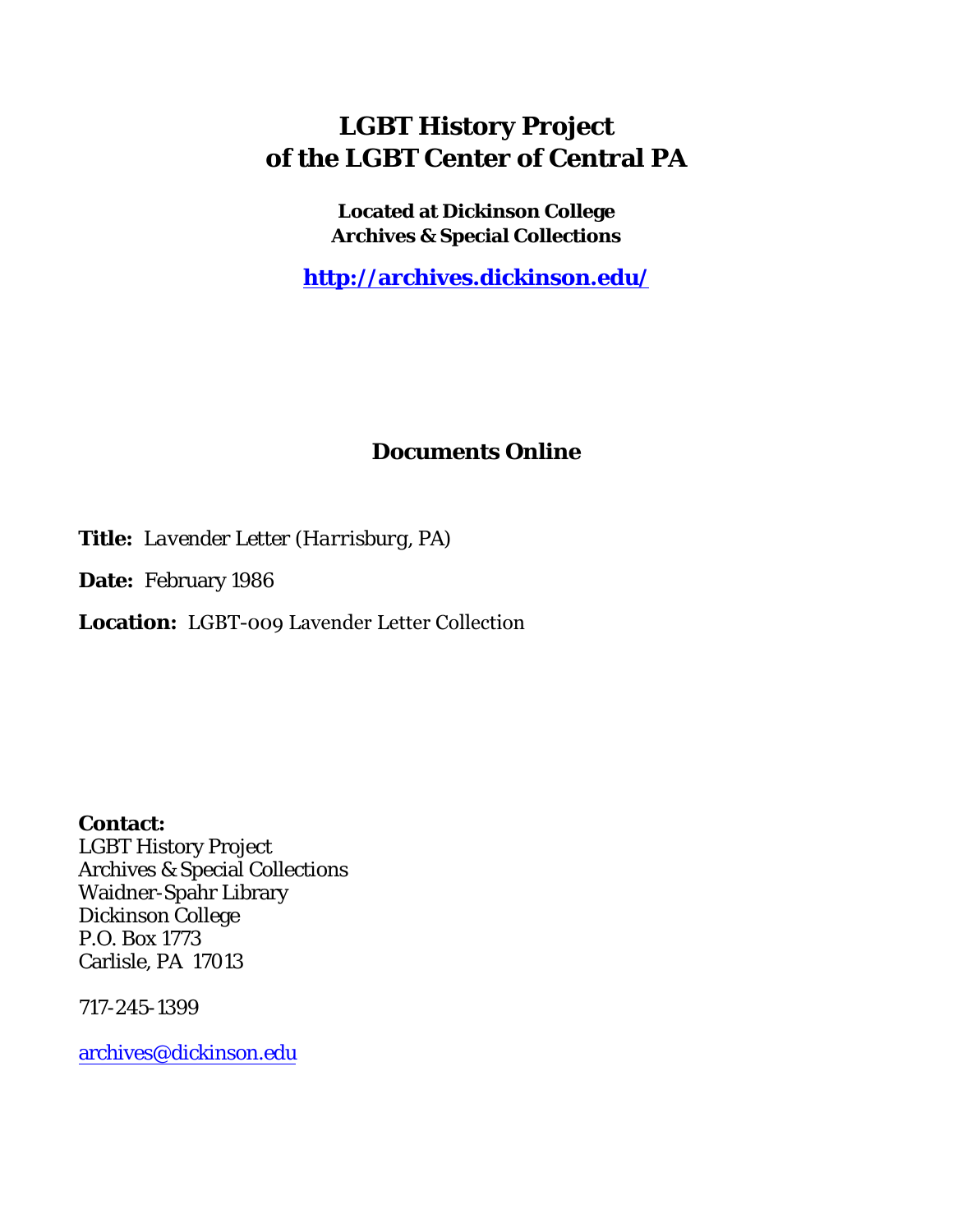## Lavender Letter

A CALENDAR OF EVENTS FOR AND BY LESBIAN WOMEN IN THE PEDTUATY 1986<br>CENTRAL PENNSYLVANIA

A HUGE THANKS TO THE 236 WOMEN WHO RESPONDED WITH GENEROSITY TO OUR REQUEST FOR FUNDING FOR THIS YEAR!

SUNDAY, FEBRUARY <sup>2</sup> - 5PM...Dignity sponsored Mass, Potluck and Program. The Video presentation of the life of Dorothy Day, founder of the Catholic Worker Movement, will be shown at 7:30 PM. Friends Meeting House, 6th & Herr Sts., Hbg. Call 236-8563 for info.

SUNDAY, FEBRUARY 2 - 7:30PM...MCC of the Spirit Worship Service, Friends Meeting House, 6th & Herr Streets, Hbg.

MONDAY, FEBRUARY 3 - 5:30-7PM...Uptown Women's Bowling League. Teams are formed, but we could use subs. Call 233-3035 if interested.

WEDNESDAY, FEBRUARY 5 - 8:30PM to 12 Midnite... Bobbi Carmitchell in Concert at Zee's (Gullifty's), Cedar Cliff Mall, Exit 19 of 1-83.

THURSDAY, FEBRUARY 6 - 9:00PM-1AM...Bobbi Carmitchell Concert at Lancaster Dispensing Co. 33 North Market St., Lancaster, PA.

THURSDAY, FEBRUARY 6 - 7:30PM...Wallflower order presents "The Dance Brigade", an evening of creative dance by women. Sponsored by Women's Center. Rose Lehrman Arts Center at Harrisburg Area Community College (HACC). Tickets at The Ticket Place, Pb.00 Strawberry Square, Harrisburg. Call 233-4004 for info.

FRIDAY, FEBRUARY 7 - 9:30PM-1AM...Bobbi Carmitchell at Bube's Brewery, Central Hotel, 102 North Market Street, Mt. Joy, PA.

mmmmmmmmm

SUNDAY, FEBRUARY 9 - 8:15PM...Poetry Reading by Mary Oliver, at C. Willard Smith Library, Vaughan Literature Building, Bucknell University, Lewisburg. Public Welcome. "Her poetry is fine and deep; it reads like a blessing.

wwwwwwwww

SUNDAY, FEBRUARY 9 - 7:30PM...MCC of the Spirit Worship Service, Friends Meeting House, 6th & Herr Streets, Harrisburg.

MONDAY, FEBRUARY 10 - 5:30-7PM...Uptown Women's Bowling League. See Feb. 3.

WEDNESDAY, FEBRUARY 12 - 7PM..."Divorced" (newly separated) Women of Women. We are an ongoing support group of Lesbian Women who are working through separation/divorce from partners. Our goal is to help each other heal through the process of sharing, sorting, and growing. Call 848-9142 for more info.

FRIDAY, FEBRUARY 14-

Happy Valentines Day! Send a card, SATURDAY, FEBRUARY 15 - 9:30PM-1:30AM...Bobbi

Carmitchell in Concert at Inn Good Spirits (Wogelmuths), 28 South Market St., Elizabethtown, PA. ATURDAY, FEBRUARY 15 - Susan B. Anthony's Birthday. APPY BIRTHDAY SUSAN!

SATURDAY, FEBRUARY 15 - 6:30PM-11PM...Jenkintown Women's Potluck, at Women's Center on Greenwood Ave. and Meetinghouse Rd. Drug, smoke and alcohol free. Donation \$3. Call 885-5020 for more info.

SUNDAY, FEBRUARY 16 - 10:30AM...Feminist Brunch. All Women Welcome, sponsored by the Harrisburg Women's Center. Bring fruit, cheese or bread and a friend. Call the Women's Center (Hours Wed. 6-9PM) for more information.

SUNDAY, FEBRUARY 16 - 5:30PM...Dignity sponsored Mass at St. Patrick's Cathedral, Hbg. Get together afterward, meet in the Southwest Corner of the vestibule to go somewhere for coffee and conversation.

SUNDAY, FEBRUARY 16 - 7:30PM...MCC of the Spirit Worship Service, Friends Meeting House, 6th & Herr Streets, Harrisburg, PA.

MONDAY, FEBRUARY 17 - 5:30-7PM...Uptown Women's<br>Bowling League. See Feb. 3. Bowling League.

WEDNESDAY, FEBRUARY 19 - 8:30PM-12 Midnight-- Bobbi Carmitchell in Concert at Zee's Eatery (Gullifty's), Cedar Cliff Mall, Exit 19 of 1-83.

FRIDAY, FEBRUARY 21 - 8:30PM-12:30AM...Bobbi Carmitchell in Concert at Golden Eagle, 170 East King Street, Lancaster, PA.

SATURDAY, FEBRUARY 22 - 7:30PM...Lancaster Women's Potluck. An evening of interesting conversation and gourmet food. If you haven't been, come and have a good time. Call HELPLINE for directions at 397-0691.

wwwwwwwww

SUNDAY, FEBRUARY 23 - 7:30PM...MCC of the Spirit Worship Service, Friends Meeting House, 6th & Herr Streets, Harrisburg, PA.

wwwwwwwwww

MONDAY, FEBRUARY 2U - 7:30PM...York support group. Get together for support, conversation and fun with people from the York area. Call 848-9142 for location.

MONDAY, FEBRUARY 24 - 5:30-7PM...Uptown Women's Bowling League.

TUESDAY, FEBRUARY 25 - 8:15PM...Poetry reading by Mary Oliver of the Works of African poets. C. Willard Smith Library, Vaughan Literature Building, Bucknell University, Lewisburg, PA.

WE WANT YOU TO SEND IN THIS COUPON ONCE, SO YOU WILL BE SURE TO RECEIVE THE LAVENDER LETTER EACH MONTH. To ASSURE YOUR PRIVACY, IT WILL ARRIVE IN AN UNMARKED, SECURITY ENVELOPE. A DONATION OF<sup>\$409</sup> (MORE IF YOU CAN, LESS IF YOU CAN'T) WOULD HELP COVER POSTAGE & PRINTING FOR THE YEAR.

PLEASE SEND CHECKS IN THE NAME OF "CASH". THANKS!

 $(oyqn)$